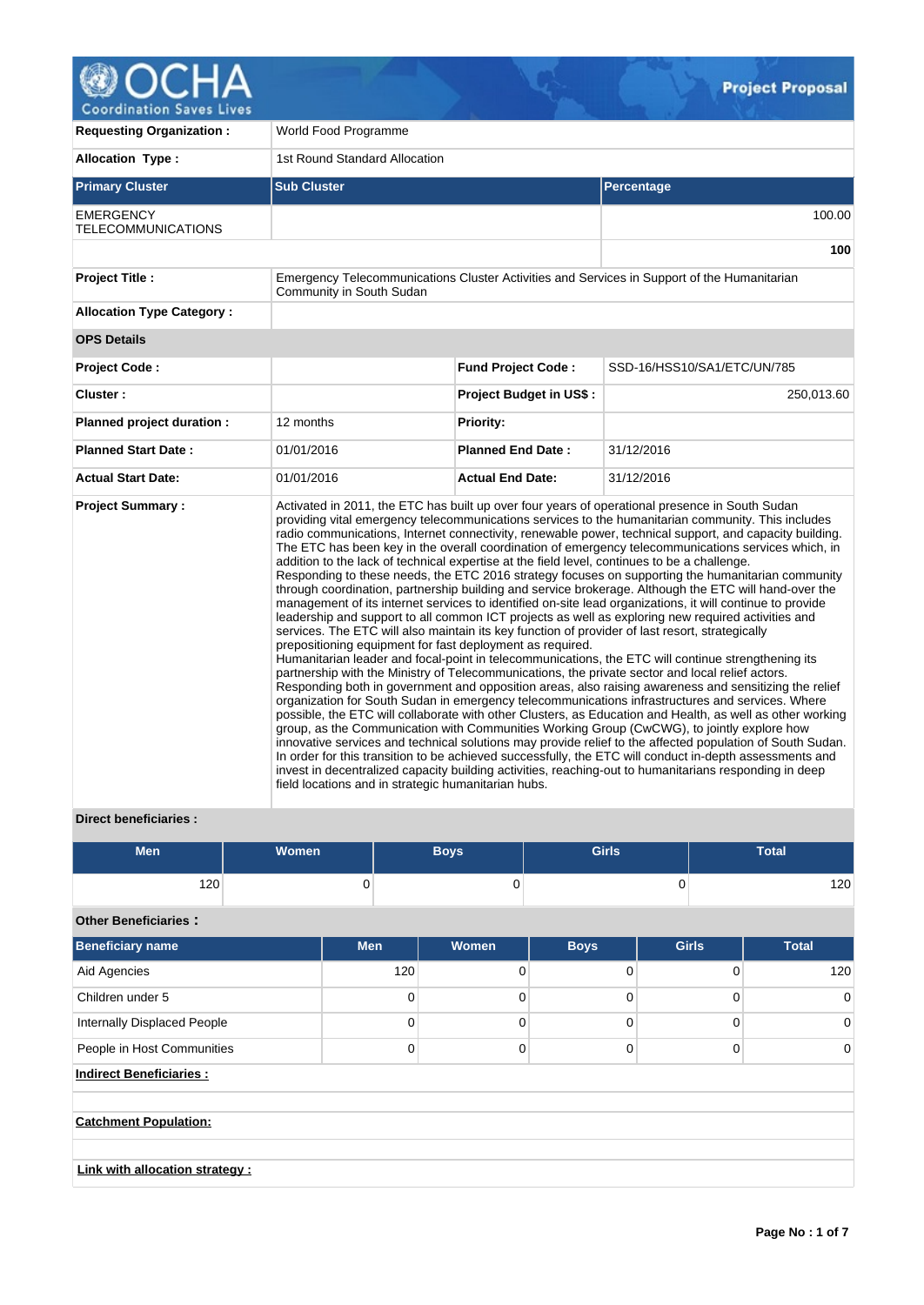The cluster will provide vital data connectivity and security telecommunication services to enable humanitarian actors to deliver lifesaving services to the affected people and communities and ensure safety and security of staff. To maximize limited resources, priority will be given to locations with presence of more than three humanitarian organizations with more than 20 staff on the ground. The cluster will introduce HISP ( Humanitarian Internet Support Project) on a cost sharing Model where ETC does not exist to bridge the gap in Data services. The cluster will also leverage on existing infrastructure of agencies to provide self-reliant data connectivity services through a cost sharing modality. The cluster will conduct frequent needs assessments to ensure that the Training services being provided are meeting the needs of humanitarian actors. The Training will be conducted based on the gaps and needs of the actors, Methods, tools and systems will be put in place to monitor and provide quality assurance and performance of the Trainee. a decentralized Training will enable Trainee from most affected locations in South Sudan to learn the new technology with Digital Mobile Radios (DMR). A periodic assessment will be carried out to identify the needs for training opportunity to enhance the skills of staff and users of the services. The cluster will contribute primarily to Strategic Objectives 1 and 3 of the Strategic Response Plan. Its specific objectives are to: 1.) Coordinate and support the humanitarian community in the assessment, deployment and development of emergency telecommunications services for reliable access to security communications and key information; facilitate inter-agency projects as well as evaluate expansion of ETC services to affected population. 2) Establish contingency stocks of ETC equipment in country to response to critical ICT requirements in identified common operational areas.

3) Provide the humanitarian community with capacity-building opportunities in emergency telecommunications sector.

### **Sub-Grants to Implementing Partners :**

| <b>Partner Name</b>                                    | <b>Partner Type</b> | <b>Budget in US\$</b>       |
|--------------------------------------------------------|---------------------|-----------------------------|
|                                                        |                     |                             |
| Other funding secured for the same project (to date) : |                     |                             |
| <b>Other Funding Source</b>                            |                     | <b>Other Funding Amount</b> |
|                                                        |                     |                             |

## **Organization focal point :**

| <b>Name</b>            | <b>Title</b>                    | <b>Email</b>            | Phone         |
|------------------------|---------------------------------|-------------------------|---------------|
|                        |                                 |                         |               |
| <b>Richard EGWANGU</b> | <b>ETC Coordinator</b>          | richard.egwangu@wfp.org | +211922700701 |
| Solomon WELLE          | Inter-Agency Project<br>Manager | solomon.welle@wfp.org   | +211922465478 |
| <b>DAAI/ADAIIND</b>    |                                 |                         |               |

#### **BACKGROUND**

### **1. Humanitarian context analysis**

South Sudan has one of the most underdeveloped communications technology infrastructures in the world. Years of civil conflict and warfare have inhibited growth across the sector, discouraging both public and private investments. The absence of a national communications backbone, the unreliability of the minimal mobile network and the lack of access to conventional power sources creates a challenging starting point for the deployment of telecommunications services. Since the eruption of the conflict, what little telecommunications infrastructure existed has been damaged or destroyed. Especially in opposition-controlled areas, a critical lack of telecommunications infrastructure, and therefore minimal access to life-saving information, severely affects both the effectiveness of the humanitarian response and the ability of the affected population to recover.

#### **2. Needs assessment**

### **3. Description Of Beneficiaries**

For the implementation of its Project, the ETC will provide services primarily to the humanitarian organizations operating in South Sudan, with a focus on national NGOs and partners responding in deep field locations. Where possible, the ETC will collaborate with other Clusters and partners to jointly explore how innovative IT services may provide relief to the affected population of South Sudan.

## **4. Grant Request Justification**

: ETC needs to continue to have contingency stock ready for deployment and provision of services as a provider of last resort in an emergency situation, therefore that will help in enhancing the overall efficiency and effectiveness of the operation and enable a more stream-lined and structured response in Data services. Improved ETC Services coordination with different actors will enhance better relationship and centralized access to information. ETC is moving forward from a centrally funded basic emergency connectivity services to a more permanent, reliable data connectivity services, which will be based on cost-sharing model. With the number of partners increasing on ground and for the enhanced safety of staff and assets, introduction of improved ICT technology like Digital Mobile Radio has been taken over under Inter Agency Cost sharing Model, Decentralized Capacity development is another main area of focus for ETC in South Sudan

#### **5. Complementarity**

### **LOGICAL FRAMEWORK**

#### **Overall project objective**

For the safety of the humanitarian community and an efficient emergency response, the ETC identifies its key role in providing overall coordination and support for the implementation and maintenance of common radio communications and internet connectivity services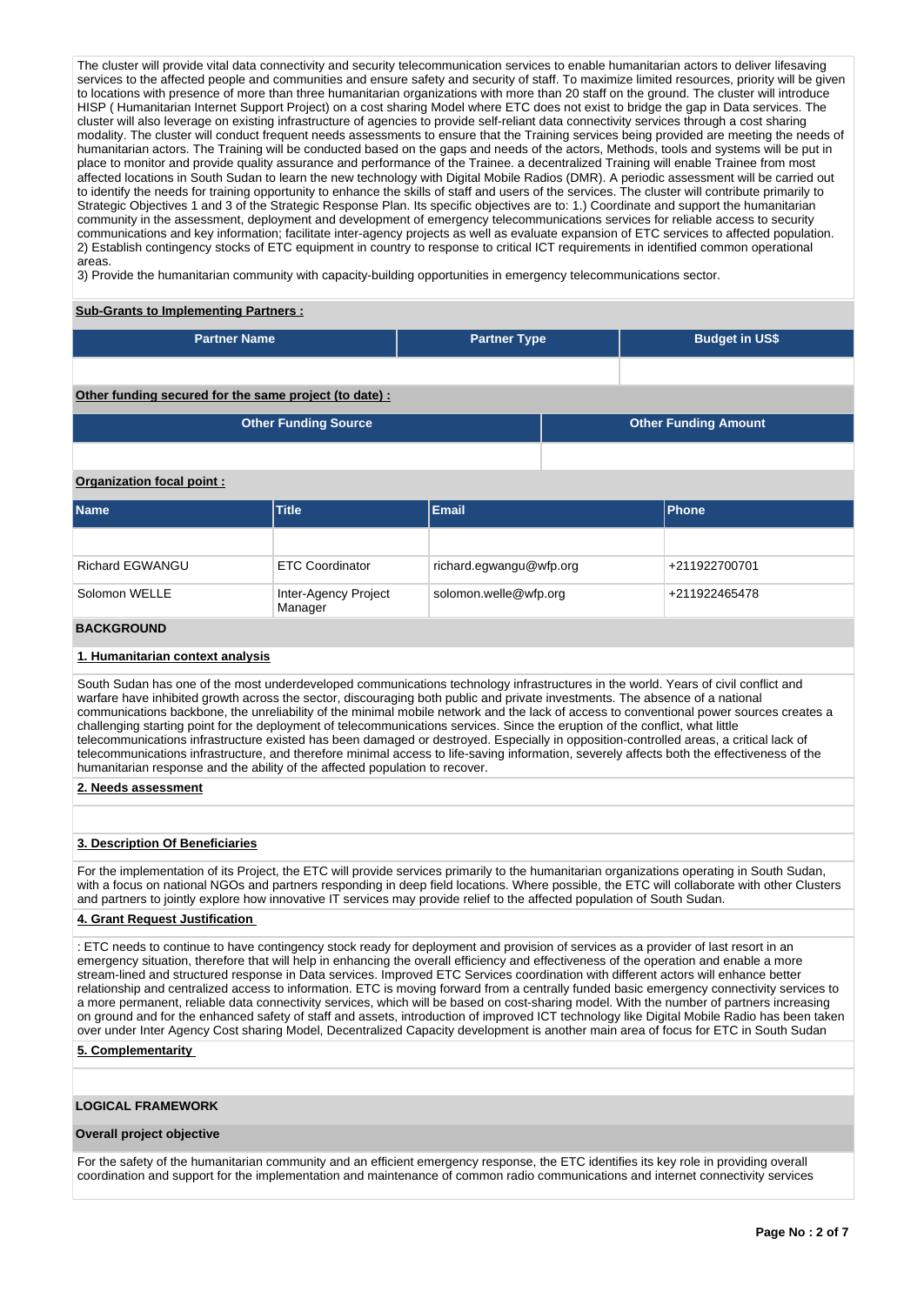| <b>EMERGENCY TELECOMMUNICATIONS</b>                                                                                                                                                                                                                                                                                   |                                                                                                                                                                                                                                                                                     |                                 |  |  |  |  |  |
|-----------------------------------------------------------------------------------------------------------------------------------------------------------------------------------------------------------------------------------------------------------------------------------------------------------------------|-------------------------------------------------------------------------------------------------------------------------------------------------------------------------------------------------------------------------------------------------------------------------------------|---------------------------------|--|--|--|--|--|
| <b>Cluster objectives</b>                                                                                                                                                                                                                                                                                             | <b>Strategic Response Plan (SRP) objectives</b>                                                                                                                                                                                                                                     | <b>Percentage of activities</b> |  |  |  |  |  |
| CO1: Coordinate and support the<br>humanitarian community in the assessment,<br>deployment and development of emergency<br>telecommunications services for reliable<br>access to security and key information                                                                                                         | HRP 2016 SO1: Save lives and alleviate<br>suffering through safe access to services and<br>resources with dignity                                                                                                                                                                   | 50                              |  |  |  |  |  |
| CO2: Mange inter-agency projects for the<br>provision of advanced emergency<br>telecommunications services to the<br>humanitarian community, also benefitting the<br>affected population                                                                                                                              | HRP 2016 SO1: Save lives and alleviate<br>suffering through safe access to services and<br>resources with dignity                                                                                                                                                                   | 30                              |  |  |  |  |  |
| CO3: Provide the humanitarian community<br>with capacity-building opportunities in<br>emergency telecommunications                                                                                                                                                                                                    | HRP 2016 SO1: Save lives and alleviate<br>suffering through safe access to services and<br>resources with dignity                                                                                                                                                                   | 20                              |  |  |  |  |  |
| humanitarian community. Evaluate expansion of ETC services to affected population                                                                                                                                                                                                                                     | <b>Contribution to Cluster/Sector Objectives:</b> 1) Create the necessary synergies to maximize the overall emergency telecommunications<br>resources and capacity, avoiding overlaps, achieving a safer operational environment and greater access to information for the          |                                 |  |  |  |  |  |
| <b>Outcome 1</b>                                                                                                                                                                                                                                                                                                      |                                                                                                                                                                                                                                                                                     |                                 |  |  |  |  |  |
| ETC services to affected population                                                                                                                                                                                                                                                                                   | 1-Coordinate and support the humanitarian community in the assessment, deployment and development of emergency telecommunications<br>services for reliable access to security communications and key information; facilitate inter-agency projects as well as evaluate expansion of |                                 |  |  |  |  |  |
| Output 1.1                                                                                                                                                                                                                                                                                                            |                                                                                                                                                                                                                                                                                     |                                 |  |  |  |  |  |
| <b>Description</b>                                                                                                                                                                                                                                                                                                    |                                                                                                                                                                                                                                                                                     |                                 |  |  |  |  |  |
| services to affected population                                                                                                                                                                                                                                                                                       | Create the necessary synergies to maximize the overall emergency telecommunications resources and capacity, avoiding overlaps,<br>achieving a safer operational environment and greater access to information for the humanitarian community. Evaluate expansion of ETC             |                                 |  |  |  |  |  |
| <b>Assumptions &amp; Risks</b>                                                                                                                                                                                                                                                                                        |                                                                                                                                                                                                                                                                                     |                                 |  |  |  |  |  |
| - Individual UN and NGO partners developed and will continue to develop strong IT expertise<br>- Private service providers will service humanitarians in always deeper and more remote field locations<br>- Operational response will be increasingly decentralised with greater IT support needed at the local level |                                                                                                                                                                                                                                                                                     |                                 |  |  |  |  |  |
| response is needed                                                                                                                                                                                                                                                                                                    | - Deterioration of the security situation impeding private service providers to service volatile locations where a prompt humanitarian                                                                                                                                              |                                 |  |  |  |  |  |

- Lack of stability, initial resources, capacity and expertise at the field level for an inter-agency approach to be successful
- Rapid deployment needs impeding an inter-agency coordinating approach

## **Activities**

## **Activity 1.1.1**

Activity 1.1.1

Technical support for the deployment of new humanitarian locations

Activity 1.1.2 Coordination of Inter-Agency Projects: HISP & Digital Mobile Radio

Activity 1.1.3

- Service brokerage
- Activity 1.1.4

Support in the delivery of services for affected population

### **Indicators**

|                  |                                               |                                                                                                                                      |            | End cycle beneficiaries |  |  |               |
|------------------|-----------------------------------------------|--------------------------------------------------------------------------------------------------------------------------------------|------------|-------------------------|--|--|---------------|
| Code             | <b>Cluster</b>                                | <b>Indicator</b>                                                                                                                     | <b>Men</b> | Women Boys Girls        |  |  | <b>Target</b> |
| Indicator 1.1.1  | <b>EMERGENCY</b><br><b>TELECOMMUNICATIONS</b> | Frontline # sites with access to internet and radio<br>communications through interagency projects                                   |            |                         |  |  | 120           |
|                  |                                               | <b>Means of Verification</b> : # of assessments provided in support of telecommunications services deployment                        |            |                         |  |  |               |
| <b>Outcome 2</b> |                                               |                                                                                                                                      |            |                         |  |  |               |
|                  |                                               | 2-Establish contingency stocks of ETC equipment in country to response to critical ICT requirements in identified common operational |            |                         |  |  |               |

2-Establish contingency stocks of ETC equipment in country to response to critical ICT requirements in identified common operational areas.

## **Output 2.1**

### **Description**

Readiness to support the response community in common sites where ICT needs are required

## **Assumptions & Risks**

Sudden upsurge of violence impeding the service of a relevant site, the looting of the equipment or the sudden evacuation of a site and abandon of all equipment.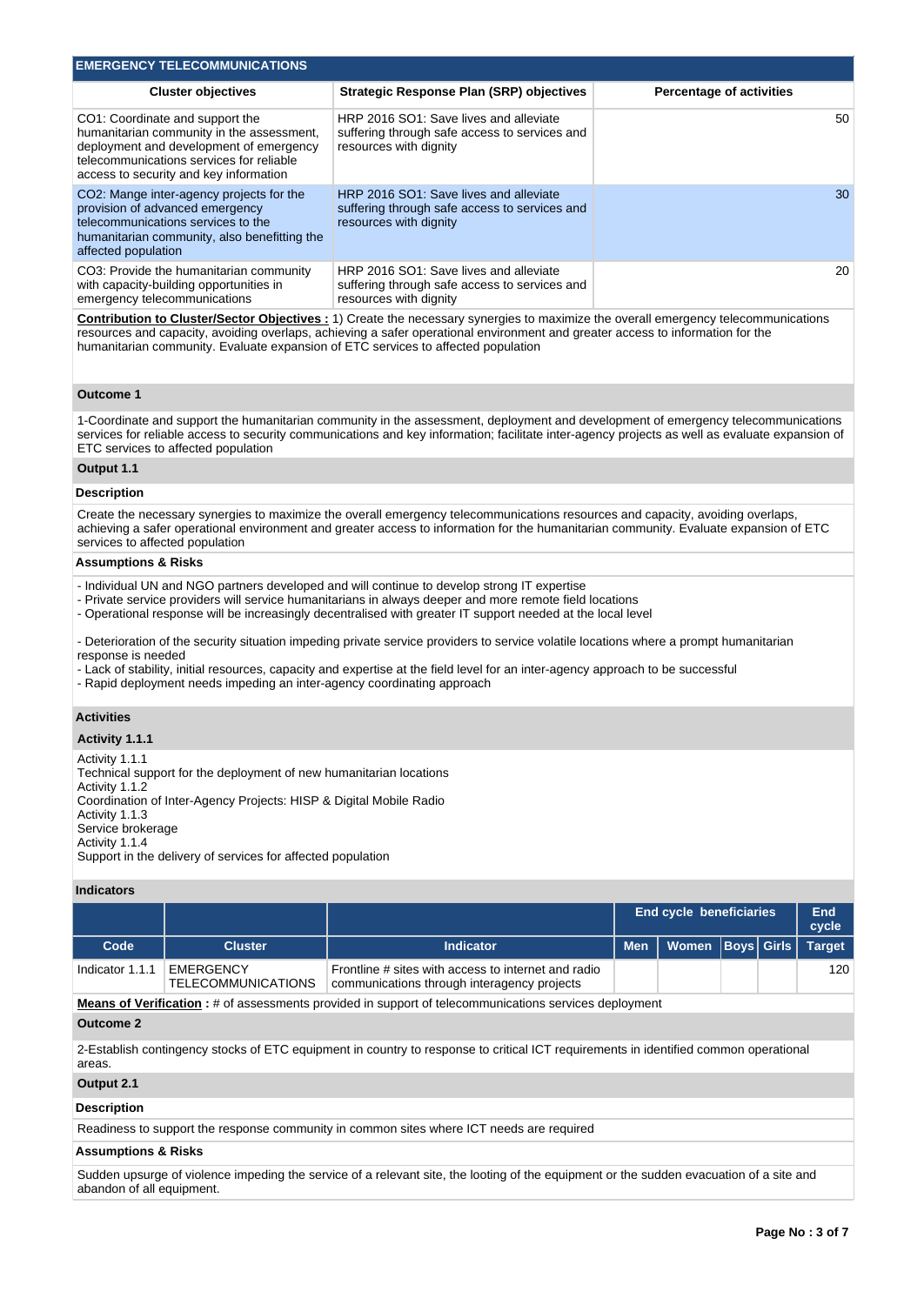## **Activities**

## **Activity 2.1.1**

Preposition 3 ETC sites with critical emergency ICT stock

## **Indicators**

|                                                                                                                     |                                        |                                                                                                                                                                                                                                                                          | <b>End cycle beneficiaries</b> | End<br>cycle      |               |  |  |  |  |
|---------------------------------------------------------------------------------------------------------------------|----------------------------------------|--------------------------------------------------------------------------------------------------------------------------------------------------------------------------------------------------------------------------------------------------------------------------|--------------------------------|-------------------|---------------|--|--|--|--|
| Code                                                                                                                | <b>Cluster</b>                         | <b>Indicator</b>                                                                                                                                                                                                                                                         | <b>Men</b>                     | <b>Boys Girls</b> | <b>Target</b> |  |  |  |  |
| Indicator 2.1.1                                                                                                     | EMERGENCY<br><b>TELECOMMUNICATIONS</b> | Frontline # ETC response kits prepositioned                                                                                                                                                                                                                              |                                |                   | 3             |  |  |  |  |
| <b>Means of Verification:</b> Preposition 3 ETC sites with critical emergency ICT stock                             |                                        |                                                                                                                                                                                                                                                                          |                                |                   |               |  |  |  |  |
| Outcome 3                                                                                                           |                                        |                                                                                                                                                                                                                                                                          |                                |                   |               |  |  |  |  |
| Provide the humanitarian community with capacity-building opportunities in the emergency telecommunications sector. |                                        |                                                                                                                                                                                                                                                                          |                                |                   |               |  |  |  |  |
| Output 3.1                                                                                                          |                                        |                                                                                                                                                                                                                                                                          |                                |                   |               |  |  |  |  |
| <b>Description</b>                                                                                                  |                                        |                                                                                                                                                                                                                                                                          |                                |                   |               |  |  |  |  |
|                                                                                                                     |                                        | Improve and decentralize the overall knowledge of emergency telecommunications services, tools and mechanisms for both humanitarians<br>and IT officers to allow a more efficient and prompt response, especially at the field level, and best use of limited resources. |                                |                   |               |  |  |  |  |
| <b>Assumptions &amp; Risks</b>                                                                                      |                                        |                                                                                                                                                                                                                                                                          |                                |                   |               |  |  |  |  |
|                                                                                                                     |                                        | Difficulties in getting balanced Men to Women ratio, with good technical background                                                                                                                                                                                      |                                |                   |               |  |  |  |  |
| <b>Activities</b>                                                                                                   |                                        |                                                                                                                                                                                                                                                                          |                                |                   |               |  |  |  |  |
| Activity 3.1.1                                                                                                      |                                        |                                                                                                                                                                                                                                                                          |                                |                   |               |  |  |  |  |
| Activity 3.1.1                                                                                                      |                                        |                                                                                                                                                                                                                                                                          |                                |                   |               |  |  |  |  |

Radio trainings for users Activity 3.1.2 Technical trainings of trainers Activity 3.1.3 Workshops for all IT actors, including the public and private sectors

## **Indicators**

|                                                                                     |                                               |                                                                 |            | End cycle beneficiaries |  |  | End<br>cycle  |  |
|-------------------------------------------------------------------------------------|-----------------------------------------------|-----------------------------------------------------------------|------------|-------------------------|--|--|---------------|--|
| Code                                                                                | <b>Cluster</b>                                | Indicator                                                       | <b>Men</b> | Women   Boys   Girls    |  |  | <b>Target</b> |  |
| Indicator 3.1.1                                                                     | <b>EMERGENCY</b><br><b>TELECOMMUNICATIONS</b> | Frontline # of humanitarians trained in radio<br>communications |            |                         |  |  | 1.200         |  |
| <b>Means of Verification:</b> :: comprehensive training reports and feedback survey |                                               |                                                                 |            |                         |  |  |               |  |
| <b>Additional Targets:</b>                                                          |                                               |                                                                 |            |                         |  |  |               |  |

# **M & R**

### **Monitoring & Reporting plan**

Most indicators are connected to reports from the running PHCC and are part of the standard procedures that SOH staff are performing. the ETC Services are humanitarian services, feedback are always taken from the users to confirm the quality of services being provided, There is always periodic on sites visits, we usually send an online survey to our partners.

## **Workplan**

| <b>Activitydescription</b>                                                                                                                                                                                                                                                                                           | Year | 1 | $\overline{2}$ | 3 |              | 5 | 6 | $\overline{7}$ | 8        |     | $9$ 10 11 12 |          |                         |
|----------------------------------------------------------------------------------------------------------------------------------------------------------------------------------------------------------------------------------------------------------------------------------------------------------------------|------|---|----------------|---|--------------|---|---|----------------|----------|-----|--------------|----------|-------------------------|
| Activity 1.1.1: Activity 1.1.1<br>Technical support for the deployment of new humanitarian locations<br>Activity 1.1.2<br>Coordination of Inter-Agency Projects: HISP & Digital Mobile Radio<br>Activity 1.1.3<br>Service brokerage<br>Activity 1.1.4<br>Support in the delivery of services for affected population | 2016 |   | X              | X | $\mathsf{X}$ | X | X | X              | ΙX.      | IX. | X.           | IX.      | $\mathsf{I} \mathsf{X}$ |
| Activity 2.1.1: Preposition 3 ETC sites with critical emergency ICT stock                                                                                                                                                                                                                                            | 2016 |   | X              | X | X.           | X | X |                |          |     |              |          |                         |
| Activity 3.1.1: Activity 3.1.1<br>Radio trainings for users<br>Activity 3.1.2<br>Technical trainings of trainers<br>Activity 3.1.3<br>Workshops for all IT actors, including the public and private sectors                                                                                                          | 2016 |   | $\times$       | X | X            |   | X | X              | $\times$ |     | X.           | $\times$ | ΙX                      |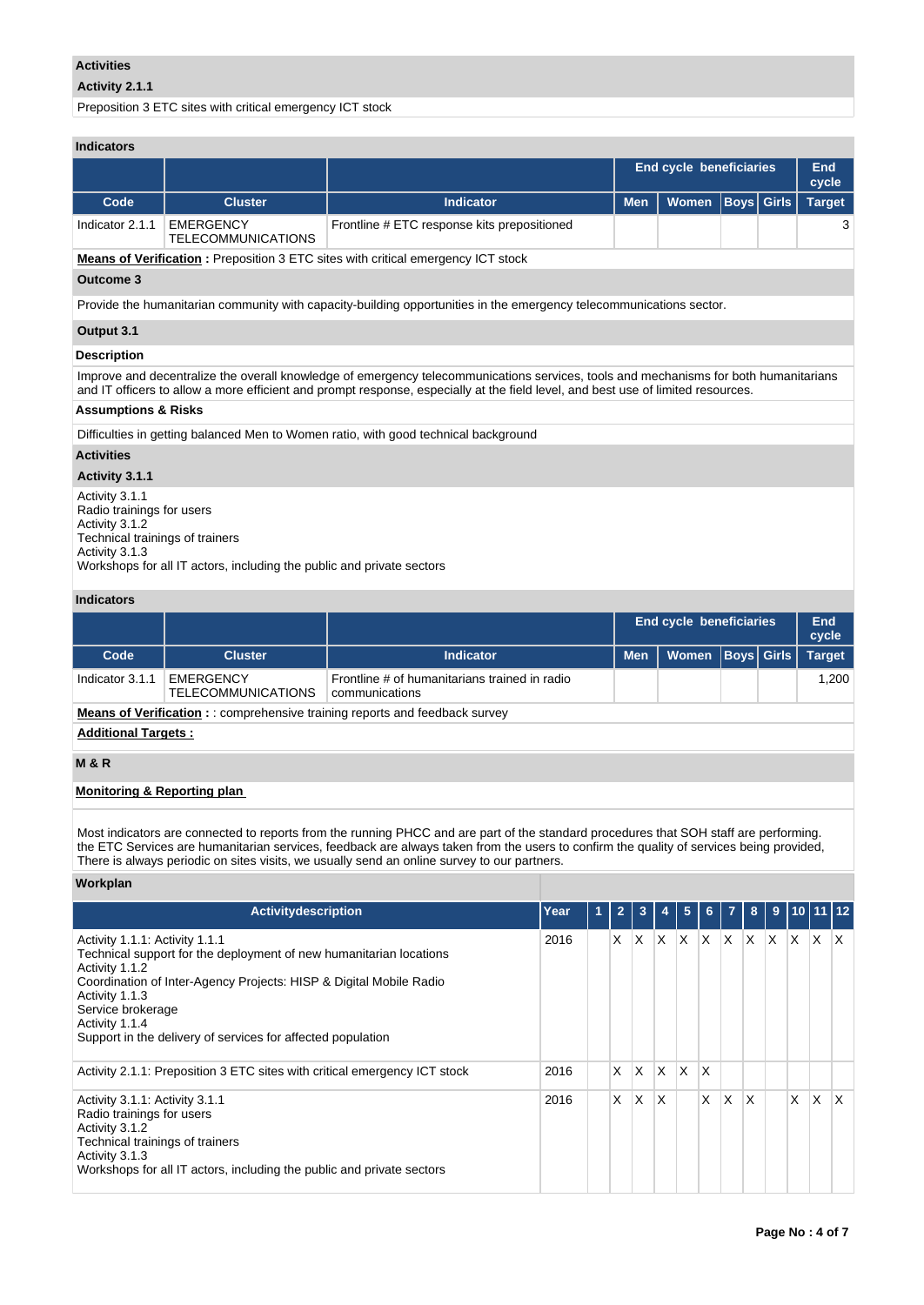| <b>OTHER INFO</b>  |                                                                                                                                                                                                                                                                                                                                                                               |              |                               |                        |                                                    |                           |                                                             |
|--------------------|-------------------------------------------------------------------------------------------------------------------------------------------------------------------------------------------------------------------------------------------------------------------------------------------------------------------------------------------------------------------------------|--------------|-------------------------------|------------------------|----------------------------------------------------|---------------------------|-------------------------------------------------------------|
|                    | <b>Accountability to Affected Populations</b>                                                                                                                                                                                                                                                                                                                                 |              |                               |                        |                                                    |                           |                                                             |
| internet           | The ETC services are deployed among the communities although the communities are not direct beneficiary but to some extent they<br>benefit, for example, when the affected are provided with work opportunity among the responding partners, they equally get access to<br>90 % of the ETC Training are focused on the affected population, with 10 % are sectored for women. |              |                               |                        |                                                    |                           |                                                             |
|                    | <b>Implementation Plan</b>                                                                                                                                                                                                                                                                                                                                                    |              |                               |                        |                                                    |                           |                                                             |
|                    | The decentralized capacity building strategy is focused on the National staff (South Sudan), skills are taken to the community                                                                                                                                                                                                                                                |              |                               |                        |                                                    |                           |                                                             |
|                    | Coordination with other Organizations in project area                                                                                                                                                                                                                                                                                                                         |              |                               |                        |                                                    |                           |                                                             |
|                    | Name of the organization                                                                                                                                                                                                                                                                                                                                                      |              |                               |                        | Areas/activities of collaboration and rationale    |                           |                                                             |
| Government         |                                                                                                                                                                                                                                                                                                                                                                               | Coordination |                               |                        |                                                    |                           |                                                             |
|                    | UNDSS, UNICEF, UNHCR                                                                                                                                                                                                                                                                                                                                                          |              |                               |                        | Security Telecommunication (Radio Room Management) |                           |                                                             |
|                    | Luxumberg Government and Ericson Response                                                                                                                                                                                                                                                                                                                                     |              |                               |                        |                                                    |                           | Donation , Data Connectivity Equipments and user Management |
| <b>NGOs Forums</b> |                                                                                                                                                                                                                                                                                                                                                                               |              | <b>Information Management</b> |                        |                                                    |                           |                                                             |
|                    | <b>Environment Marker Of The Project</b>                                                                                                                                                                                                                                                                                                                                      |              |                               |                        |                                                    |                           |                                                             |
|                    |                                                                                                                                                                                                                                                                                                                                                                               |              |                               |                        |                                                    |                           |                                                             |
|                    | <b>Gender Marker Of The Project</b>                                                                                                                                                                                                                                                                                                                                           |              |                               |                        |                                                    |                           |                                                             |
|                    | 2a-The project is designed to contribute significantly to gender equality                                                                                                                                                                                                                                                                                                     |              |                               |                        |                                                    |                           |                                                             |
|                    | <b>Justify Chosen Gender Marker Code</b>                                                                                                                                                                                                                                                                                                                                      |              |                               |                        |                                                    |                           |                                                             |
|                    | in decentralized Capacity building the ratio of women to men to be trained is 1:3, based on the minimal requirements                                                                                                                                                                                                                                                          |              |                               |                        |                                                    |                           |                                                             |
|                    | <b>Protection Mainstreaming</b>                                                                                                                                                                                                                                                                                                                                               |              |                               |                        |                                                    |                           |                                                             |
|                    |                                                                                                                                                                                                                                                                                                                                                                               |              |                               |                        |                                                    |                           |                                                             |
|                    | <b>Country Specific Information</b>                                                                                                                                                                                                                                                                                                                                           |              |                               |                        |                                                    |                           |                                                             |
|                    | <b>Safety and Security</b>                                                                                                                                                                                                                                                                                                                                                    |              |                               |                        |                                                    |                           |                                                             |
|                    |                                                                                                                                                                                                                                                                                                                                                                               |              |                               |                        |                                                    |                           |                                                             |
| <u>Access</u>      |                                                                                                                                                                                                                                                                                                                                                                               |              |                               |                        |                                                    |                           |                                                             |
|                    |                                                                                                                                                                                                                                                                                                                                                                               |              |                               |                        |                                                    |                           |                                                             |
| <b>BUDGET</b>      |                                                                                                                                                                                                                                                                                                                                                                               |              |                               |                        |                                                    |                           |                                                             |
| Code               | <b>Budget Line Description</b>                                                                                                                                                                                                                                                                                                                                                |              | D / S Quantity Unit           | cost                   | <b>Duration</b><br>Recurran<br>ce                  | $\%$<br>charged<br>to CHF | <b>Total Cost</b>                                           |
|                    | <b>Staff and Other Personnel Costs</b>                                                                                                                                                                                                                                                                                                                                        |              |                               |                        |                                                    |                           |                                                             |
| 1.1                | <b>ETC Coordinator</b>                                                                                                                                                                                                                                                                                                                                                        | D            |                               | $12$ 17,97<br>5.00     | 1                                                  | 25%                       | 53,925.00                                                   |
|                    | -Responsible for all ETC Activities coordination                                                                                                                                                                                                                                                                                                                              |              |                               |                        |                                                    |                           |                                                             |
| 1.2                | Information Management and M&E                                                                                                                                                                                                                                                                                                                                                | D            |                               | $12 \mid 8,000$<br>.00 | 1                                                  | 50%                       | 48,000.00                                                   |
|                    | -Responsible for General ETC Information Management and He/She Monitors and Evaluate the activities on the ground.                                                                                                                                                                                                                                                            |              |                               |                        |                                                    |                           |                                                             |
| 1.3                | IT Operation Associate                                                                                                                                                                                                                                                                                                                                                        | D            |                               | $12 \mid 3,500$<br>.00 | 1                                                  | 50%                       | 21,000.00                                                   |
|                    | -Responsible for Provision of technical Support and responding to Emergency response installation.                                                                                                                                                                                                                                                                            |              |                               |                        |                                                    |                           |                                                             |
|                    | <b>Section Total</b>                                                                                                                                                                                                                                                                                                                                                          |              |                               |                        |                                                    |                           | 122,925.00                                                  |

| <b>Equipment</b> |                                          |   |               |     |        |
|------------------|------------------------------------------|---|---------------|-----|--------|
| 3.1              | <b>INFOTMATION TECHNOLOGY EQUIPMENTS</b> | ◡ | 47.53<br>3.00 | 25% | 764.42 |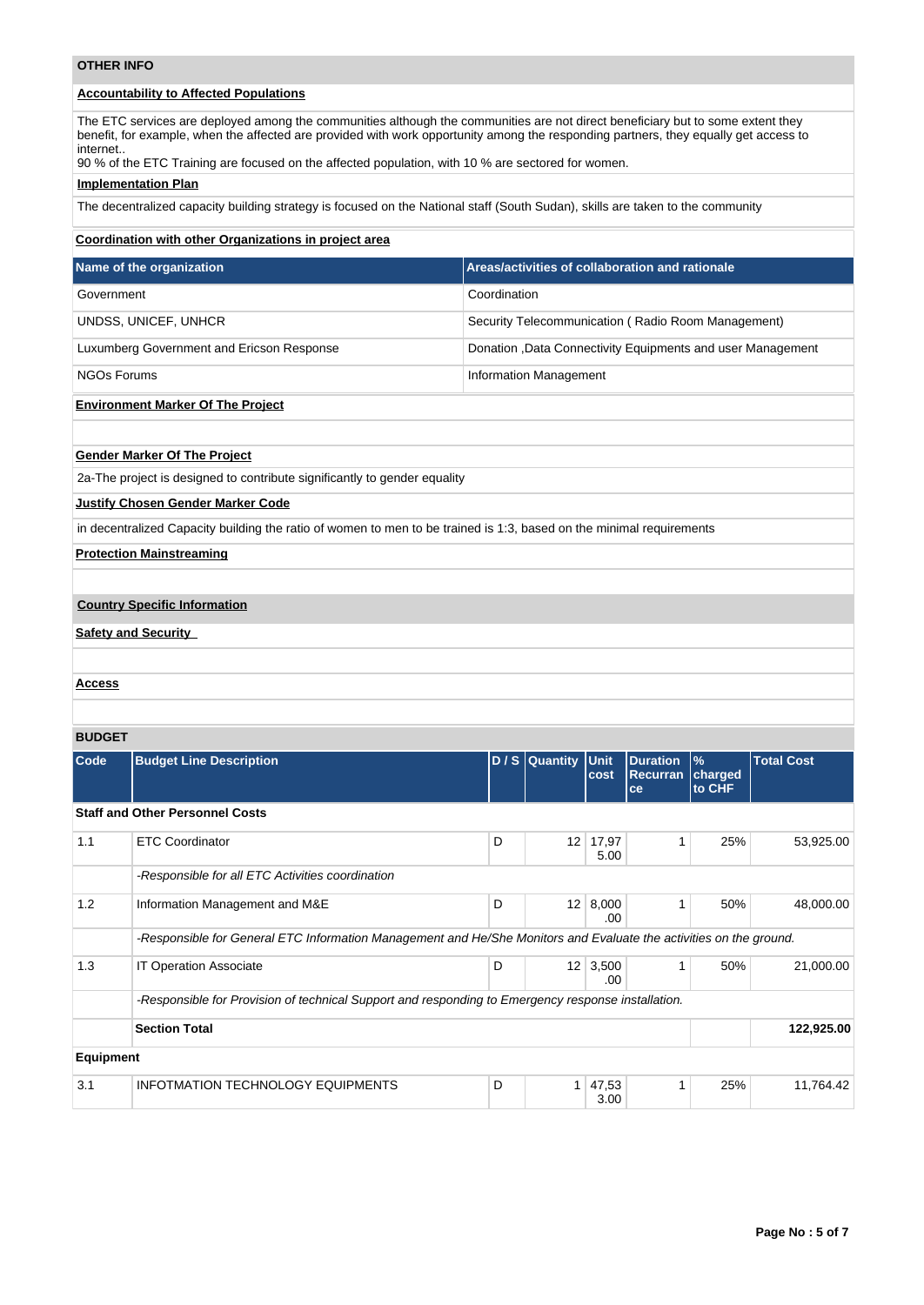|     | <b>IT Equipment Unit Cost</b><br>Printer (stand alone 2055 - B&W) 624<br>Printer (Network HP4015N - B&W) 1,670<br>Multifunction FAX/SCANNER/PRINTER (HP 6500) 417<br>Standard Laptop KIT (laptop, bag, port replicator) 1,253<br>Desktop work station computer kit (780) 831<br>Server, PowerEdge 2800, 3.4 Ghz, 2GB DDR, w/ 17" LCD 5,771<br>RACK 19" - 42 U, Dell 4,224<br>PABX, BP50, 40 d ext, 4 a ext, 8 a trunk, RJ45 pach, Ericsson 4,852<br>PABX, BP250, 96 d ext, 16 a ext, 8 a trunk, E1, RJ45 pach,Aastra 9,927<br>Vsat, (Foodsat) Quick Deployment Kit, NP Stand, Rack, UPS, Instal. kits, EMC 30,230<br>Vsat/l-direct (BITSAT), Split 2.4 m Patriot Antenna, Instal. kits, and wireless router, ASG 13,551<br>Teleconference unit w/2 external Mics & power supply 220 V Polycom 1,050<br>Data Flyaway Kit, Small (2 boxes) 30,000<br><b>IT Equipment Total</b>                    |   |                |               |   |     |           |  |  |
|-----|-------------------------------------------------------------------------------------------------------------------------------------------------------------------------------------------------------------------------------------------------------------------------------------------------------------------------------------------------------------------------------------------------------------------------------------------------------------------------------------------------------------------------------------------------------------------------------------------------------------------------------------------------------------------------------------------------------------------------------------------------------------------------------------------------------------------------------------------------------------------------------------------------|---|----------------|---------------|---|-----|-----------|--|--|
| 3.2 | <b>COMMUNICATION EQUIPMENTS</b>                                                                                                                                                                                                                                                                                                                                                                                                                                                                                                                                                                                                                                                                                                                                                                                                                                                                 | D | 1 <sup>1</sup> | 58,89<br>1.00 | 1 | 25% | 14,722.75 |  |  |
|     | Standard NGT SRx HF Radio Base Kit, WFP-HF01 package 3,631<br>Standard NGT SRx HF Radio Mobile Kit, WFP-HF02 package 3,500<br>Standard DP 4801 VHF base kit 800<br>Standard DP4801 VHF mobile kit 600<br>Standard DR 3000 VHF repeater 3,500<br>Standard DP4801 VHF handheld radio (including charger 700<br>Standard Airband handheld Kit 315<br>Standard Airband Base Kit 959<br>Tower Guyed, 30Meter Triangular 10 sections with accessories 5,000<br>Mast, Aluminum, 15m, Telescopic, with Clamps and Ropes 657<br><b>BGAN 700 Kit 4,500</b><br>Thuraya XT Satellite phone kit 849<br>Standard GPS Kit 242<br>Earth - Electrical earthing kit (Specs attached) 416<br>SMALL - Telecoms Consumeble kit (approx \$550) 512<br>TC Flay AWAY KIT 28,000<br>Communications Equipment Total                                                                                                       |   |                |               |   |     |           |  |  |
| 3.3 | ELECTRICAL EQUIPEMNST                                                                                                                                                                                                                                                                                                                                                                                                                                                                                                                                                                                                                                                                                                                                                                                                                                                                           | D | 1              | 39,14<br>0.00 | 1 | 20% | 7,828.00  |  |  |
|     | Generator, 110KVA, change over, auto start, canopy, FGWilson (P110-2) 19,080<br>Generator, 45KVA, change over, auto start, canopy, Road trailer, FG Wilson (P45-4) 15,000<br>Generator, 16.5KVA, change over, auto start, canopy, Road trailer, FG Wilson (P18-4) 7,080<br>Generator, 6.5KVA, Diesel, L100 Yanmar 2,678<br>Stabilizer, 65KVA, 3P (max load 98A/380V) Watford 9,640<br>Stabilizer, 36KVA, 3P, Sollatek 4,500<br>Stabilizer, 5.2KVA, 1P (max load 25A/220V) Watford 1,648<br>Small radio room (single phase), electrical consumables / installation kit 1,093<br>Small radio room (three phase), electrical consumables / installation kit 5,000<br>UPS, 1000VA, Eaton, Single phase, P/N: 68181, Eaton 396<br>UPS, 6KVA, 1P, GXT2-6000RT230 Liebert 1,886<br>Solar pack, complete w/ 4 panels, 2 batteries, control box & cables NAPS 2,785<br><b>Electrical Equipment Total</b> |   |                |               |   |     |           |  |  |
| 3.4 | MISCELLENOUS CONSUMERABLE                                                                                                                                                                                                                                                                                                                                                                                                                                                                                                                                                                                                                                                                                                                                                                                                                                                                       | D | 1 <sup>1</sup> | 3,498         | 1 | 30% | 1,049.40  |  |  |
|     | .00<br>TC Tool Kit, telecom, (4 boxes) Fiskars 5,913<br>Standard Programming Kit HF/VHF/UHF 337<br>Small radio room, office furniture 1,166<br>Stationary (white board markers, printing papers, pen) 247<br>Mobile Phone 300<br>Miscellaneous Consumables Total                                                                                                                                                                                                                                                                                                                                                                                                                                                                                                                                                                                                                                |   |                |               |   |     |           |  |  |
| 3.5 | DATA CONNECTIVITY                                                                                                                                                                                                                                                                                                                                                                                                                                                                                                                                                                                                                                                                                                                                                                                                                                                                               | D | 1 <sup>1</sup> | 34,50<br>4.00 | 1 | 50% | 17,252.00 |  |  |
|     | Core Module 6,500.00<br>Expansion Module 5,000.00<br>Link Module 2,000.00<br>Data Circuit from ISP 1,000.00<br>Data Connectivity Total                                                                                                                                                                                                                                                                                                                                                                                                                                                                                                                                                                                                                                                                                                                                                          |   |                |               |   |     |           |  |  |
| 3.6 | OTHER COST INSURANCE,                                                                                                                                                                                                                                                                                                                                                                                                                                                                                                                                                                                                                                                                                                                                                                                                                                                                           | D | $\mathbf{1}$   | 27,53<br>4.00 | 1 | 32% | 8,810.88  |  |  |
|     | <b>Procurement and Logistics Cost</b><br>Transport, insurance costs by air                                                                                                                                                                                                                                                                                                                                                                                                                                                                                                                                                                                                                                                                                                                                                                                                                      |   |                |               |   |     |           |  |  |
|     | <b>Section Total</b>                                                                                                                                                                                                                                                                                                                                                                                                                                                                                                                                                                                                                                                                                                                                                                                                                                                                            |   |                |               |   |     | 61,427.45 |  |  |